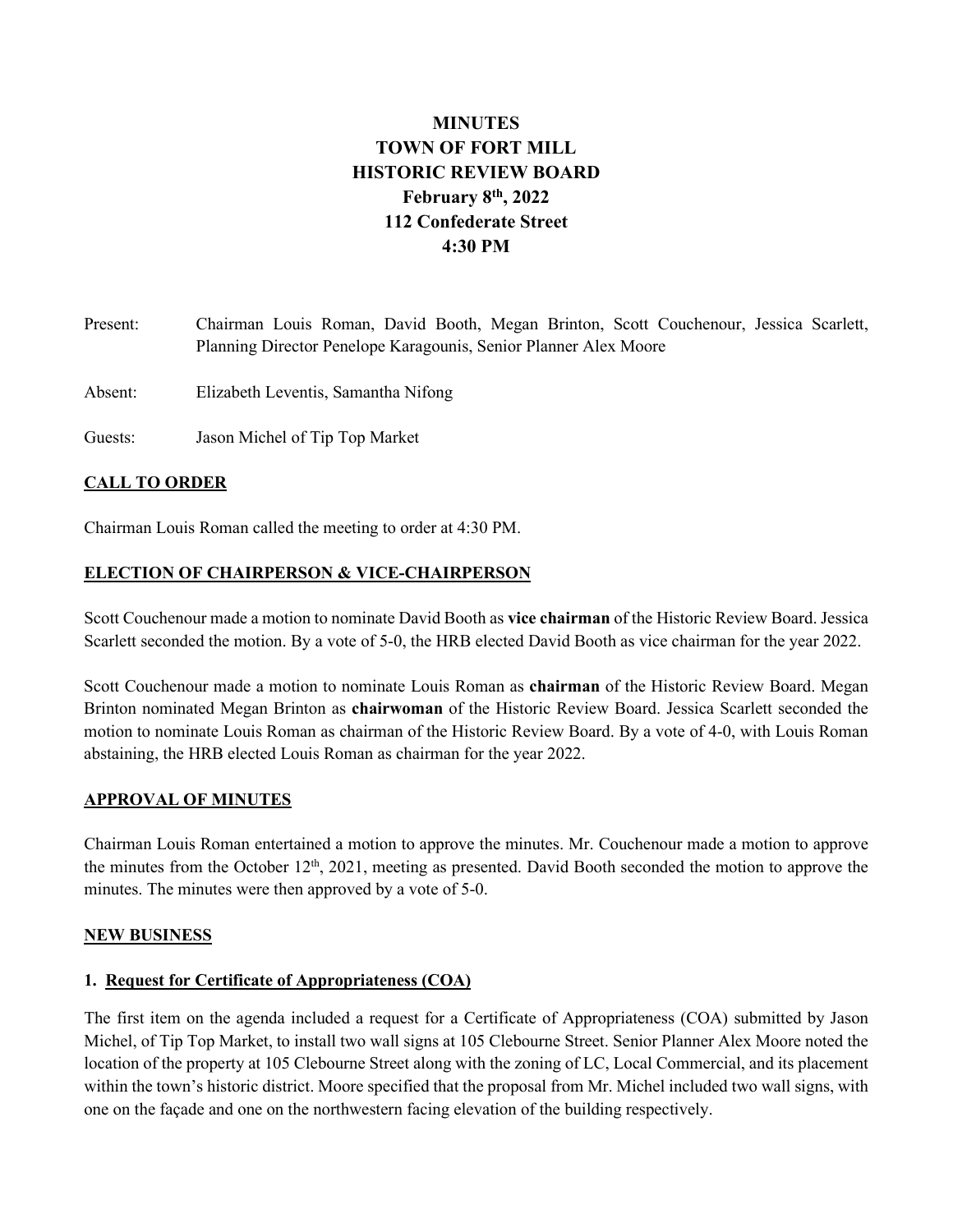Senior Planner Moore then touched upon the historic district guidelines as related to the proposed signage. He indicated that there should be clear objectives for signage, with limited impacts on the defining features of a given building; He stated that if there were discernable locations for original signage on the building that these areas should be targeted for updated signage; He stated that the proposed signage should be compatible with both the building and the site; He then indicated that the impact of the signage, including the impact on adjacent structures, should be considered; Finally, Moore stated that the use of internal signage illumination is not permitted within the historic district, though the signage design may incorporate external lighting.

Moore then noted the general zoning regulations for wall signs within the LC Zoning District. These regulations allow for the area of a wall sign to be of a size comprising up to 15% of the area of the wall to which it is affixed.

Moore stated that Mr. Michel was proposing one of two types of signage material consisting of either car-wrap, grade vinyl over the brick, or an "alumicore" sign which is the more traditional style wall sign which is mounted onto the brick via the drilling of holes into the brick. The decision on which to use would be left to the HRB's discretion.

Moore then indicated that planning staff recommended approval of the signage design as submitted with the stipulation that the signage not exceed an area equal to 15% of the wall to which it is affixed. This signage area will be verified at the time of zoning and building permit review and prior to issuance of those respective permits.

Megan Brinton then asked if staff had a recommendation as to what type of material the sign should consist of.

Senior Planner Moore responded that this could certainly be discussed. He presented an illustrative example of the vinyl wrap style sign on brick. This type of material gives the signage a "painted" look.

Scott Couchenour noted that a previous applicant had a similar type of sign approved by the HRB. That sign was placed on the southwestern facing elevation of Old Center Theater building.

Moore stated that, though the sign that Mr. Couchenour referenced had since been removed from the Old Center Theater Building, he was not aware of any damage caused by the vinyl wrap sign. He then invited the applicant, Mr. Michel, to speak on this issue.

Mr. Michel stated that the sign company representative had in fact recommended the vinyl wrap because he had experience in using this material on historic structures in the Charlotte region. Mr. Michel indicated that the sign company further opined that this material would be very low impact and was a great alternative to the use of paint.

Mr. Michel then asked if the northwestern elevation could be painted at some point in the future since it appeared that it had previously been painted in the past.

Senior Planner Moore asked Mr. Michel if it would be possible to incorporate the use of the vinyl material as a mural in the future on the northwestern elevation.

Mr. Michel responded that *maybe* he could do this, but that he would verify with his sign company representative. He also asked if he could go ahead and do the vinyl wrap signage on the northwestern elevation.

Moore responded affirmatively that he could indeed do this if the signage area did not exceed 15% of the wall.

Scott Couchenour then asked if the northwestern elevation could be painted back to the color it had been previously.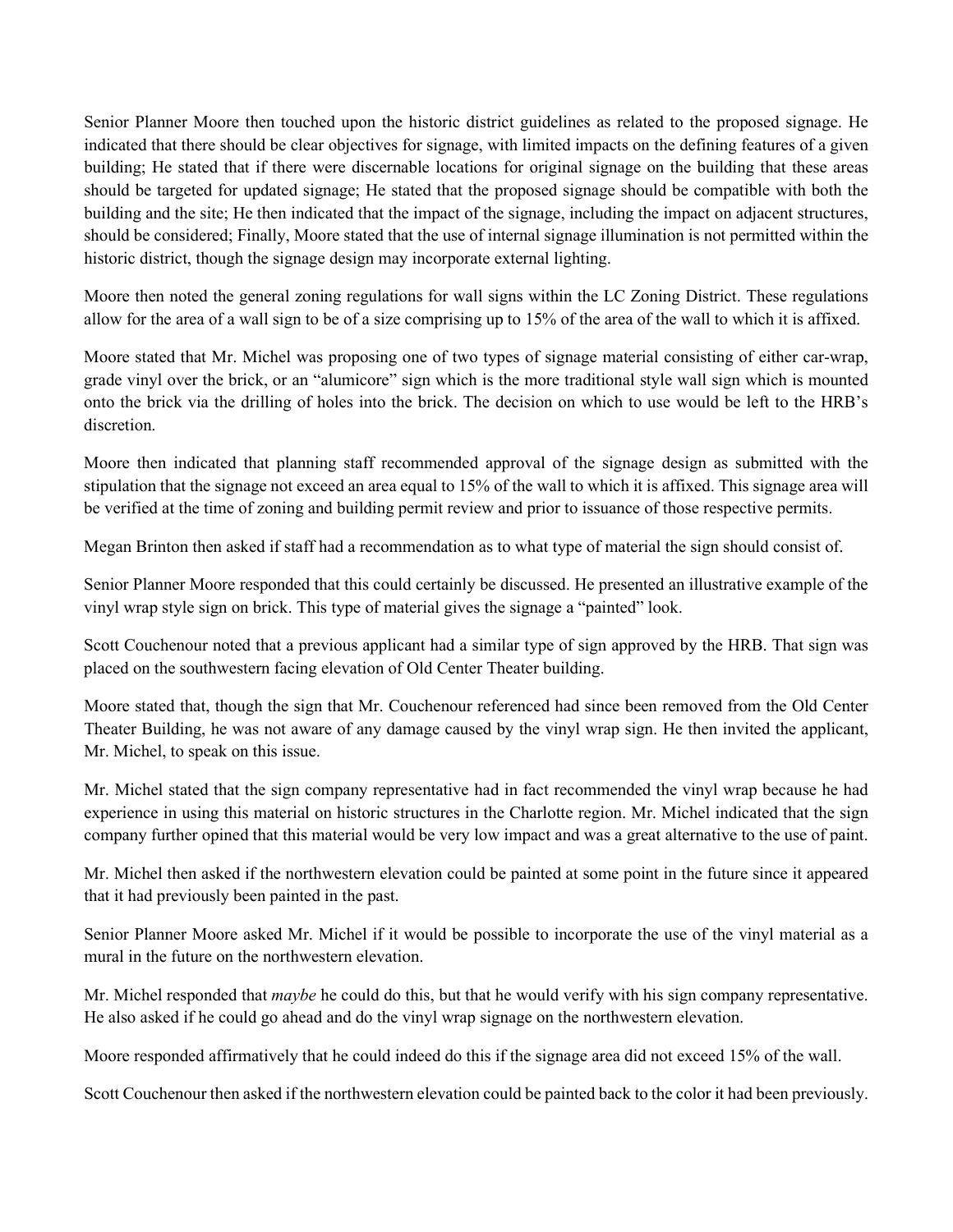Megan Brinton asked if it was known what the original color was.

Mr. Michel suggested that the color was mismatched due to a fire which had occurred.

The ensuing discussion indicated that Mr. Michel desired to do a vinyl wrap sign on the northwestern elevation, which would be greater in size than was shown on the schematic, while remaining within the town's square footage parameters.

David Booth asked Mr. Michel if he planned on doing any exterior improvements to the building.

Mr. Michel responded that now, at this time, he had no plans to do any exterior improvements.

David Booth then asked Mr. Michel about handicapped accessibility into the building.

Mr. Michel stated that the town's building department had been on site to provide guidance on this matter.

Mr. Booth indicated that he was just curious if there would be any work regarding the door entry area with touchup on the perimeter of the brick. He indicated that he was not a fan of the applied, vinyl wrap type signage and that he would rather see a traditional type of sign.

Chairman Roman stated that the vinyl wrap signage would be more for an industrial type of area than a commercial, downtown district.

Mr. Booth then indicated that he would like for the façade sign to have a border and be more defined than the vinyl wrap type signage would be.

Chairman Roman then stated that property owners within the downtown have more recently put lots of effort into creating signage which more appropriately reflect what the historic district guidelines. He added that the alumicore type signage would get the applicant closer to this benchmark than would the vinyl wrap.

Scott Couchenour stated that there has been a history of murals on main street in Fort Mill.

David Booth indicated that it would be acceptable to have the vinyl wrap type material on the side of the building but that the façade of the building should have a more traditional alumicore type sign.

Jessica Scarlett stated that she liked the idea of enlarging the signage as proposed on the northwestern elevation of the building particularly to allow for better visibility of the business by the motoring public traveling southeast along Clebourne Street.

Mr. Michel then asked if he needed to wait until another HRB meeting to get approval on the façade signage.

Senior Planner Moore indicated that he did not need to wait until another HRB meeting to receive direction and/or approval on the façade signage. Moore then stated that he understood that the HRB wished to have an alumicore sign on the façade of the building and that they would allow a vinyl wrap sign on the northwestern elevation of the building.

David Couchenour generally concurred, but also indicated that he liked David Booth's idea of requiring the façade signage to include creative banding on the perimeter of the sign rather than just a plain white rectangle.